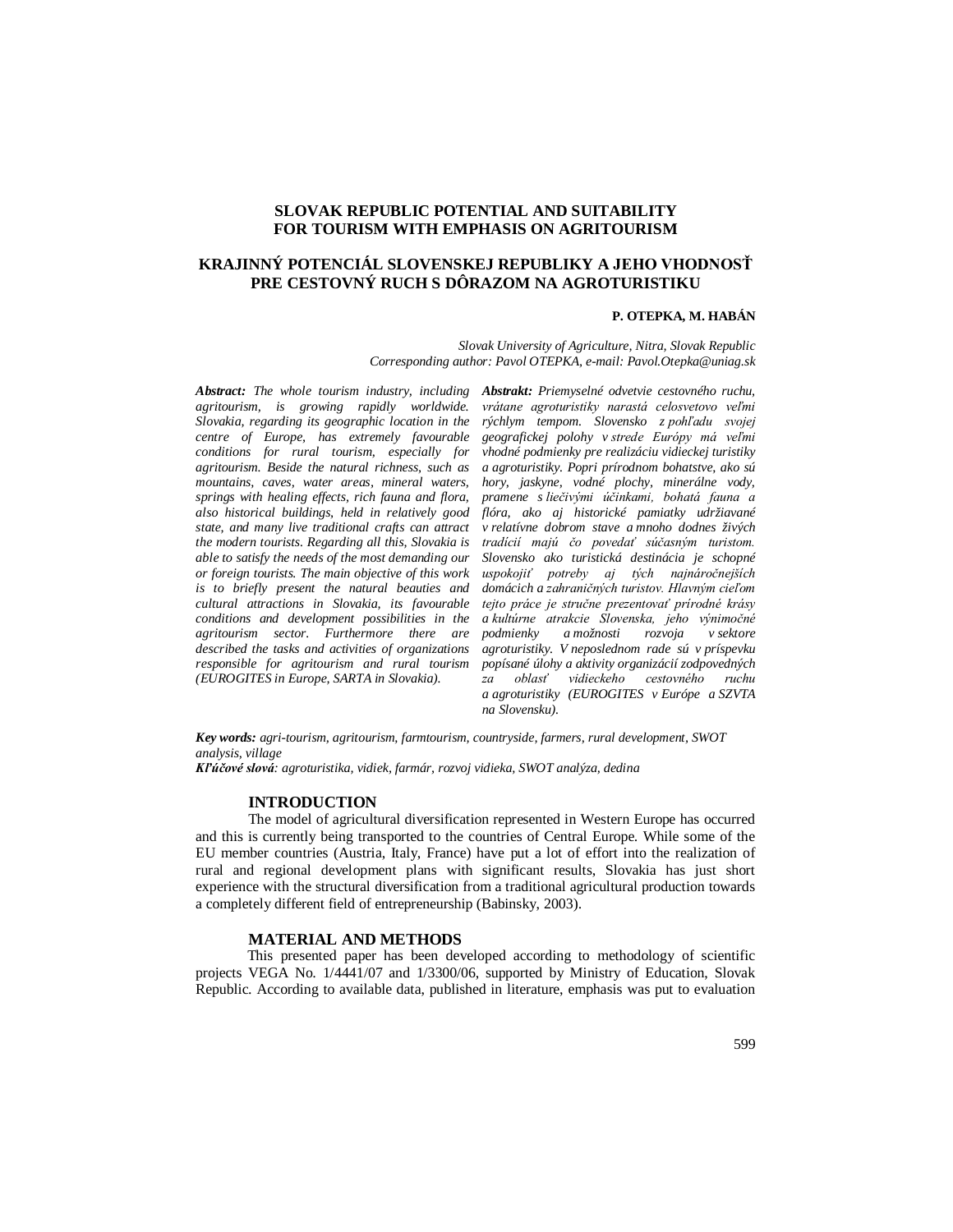of tourist possibilities in Slovakia using method of decomposition. Chosen components of decomposition as a parts or activities of tourism were as follows:

- components connected with natural environment,
- components connected to surroundings originated in human activities,
- components bounded to organizational expectations and activities.

There was used an adapted method of SWOT analysis according to criteria suitable for rural tourism and agritourism (Habán – Otepka, 2004). It is possible to evaluate Strengths, Weaknesses, Opportunities and Threats (e.g. SWOT analysis) on the basis of monitoring and decomposition of initial components in the area of interest.

# **RESULTS AND DISCUSSION**

# *Tourist attractiveness of Slovakia*

Vacancies in nature provide for satisfying demands of visitors in world – known spas, hunting areas, fishing places, needs for tourism, alpinism and some other sports. Natural beauties and landscape of Slovakia as a complex unit predispose this country, especially regions of High and Low Tatras, together with some other regions, to become known in the world. Highlands in Slovakia represent about 2 million ha, including 800 thousand ha (Babinsky, 2003), almost one third, of agricultural land.

Slovakia is rich in thermal springs, which are very attractive for tourists. Exploitation of this wealth is useful for both: production of early grown vegetables in hot water heated greenhouses and for using warm water for thermal swimming pools. The thermal springs are located mainly in southern Slovakia regions.

The list of world cultural heritage of UNESCO (the United Nations Educational Scientific and Cultural Organization) nowadays contains five the best known Slovak localities: Spissky Hrad and its Associated Cultural Monuments (1993), Banska Stiavnica (1993), Vlkolinec (1993), Caves of Aggtelek Karst and Slovak Karst (1995, 2000), Bardejov Town Conservation Reserve (2000), which are the most valuable Slovakian tourism attractivities (UNESCO, 2007). There are nine national parks in Slovakia: Tatra National Park (TANAP, 74,111 ha, 1948), Low Tatra NP (NAPANT, 110,162 ha, 1978), Slovak Paradise NP (19,763 ha, 1988), Pieninsky NP (PIENAP, 22,444 ha, 1967), Small Fatra NP (23,262 ha), Poloniny NP (29,805 ha, 1997), Muranska Plateau NP (21,698 ha, 1997), Great Fatra NP (40,371 ha, 2002), Slovak Karst NP (34,611 ha, 2002), where tourists can enjoy different activities while they are in virgin nature (TravelGuide.sk, 2007). In Slovakia, there are more than 4100 caves known up to the present time. Now 12 caves are opened to the public visitors. Four of them: Ochtinska aragonite cave, Domica cave, Jasovska cave and Gombasek cave were entered to the World Natural Heritage of UNESCO in 1995. Slovak cycling routes, used mainly by active tourist, are 5,400 km long at the present time. The routes are signed by standard system of sights.

Grape growing areas of Small Carpathy belong also to the attractive regions of Slovakia, as well as "Tokaj" region and some other grape growing areas in southern and central Slovakia. "Wine routes" are gradually being introduced, enriching thus agritourism in the selected regions. This is one of the efficient ways to connect the interest of tourists in regional history, culture and folklore with the opportunity to taste local gastronomic specialties and typical wines.

Slovakia can become an important place for economists, cultural and scientific contacts of East and West in coming years. Slovak rural areas have to prepare for this important task deliberately, using the assistance of all respective sectors of state administration. In 1992 "Program of agritourism development" for support of agritourism was founded. The goal is to build up a network of pensions, restaurants, shops and snacks, supplied by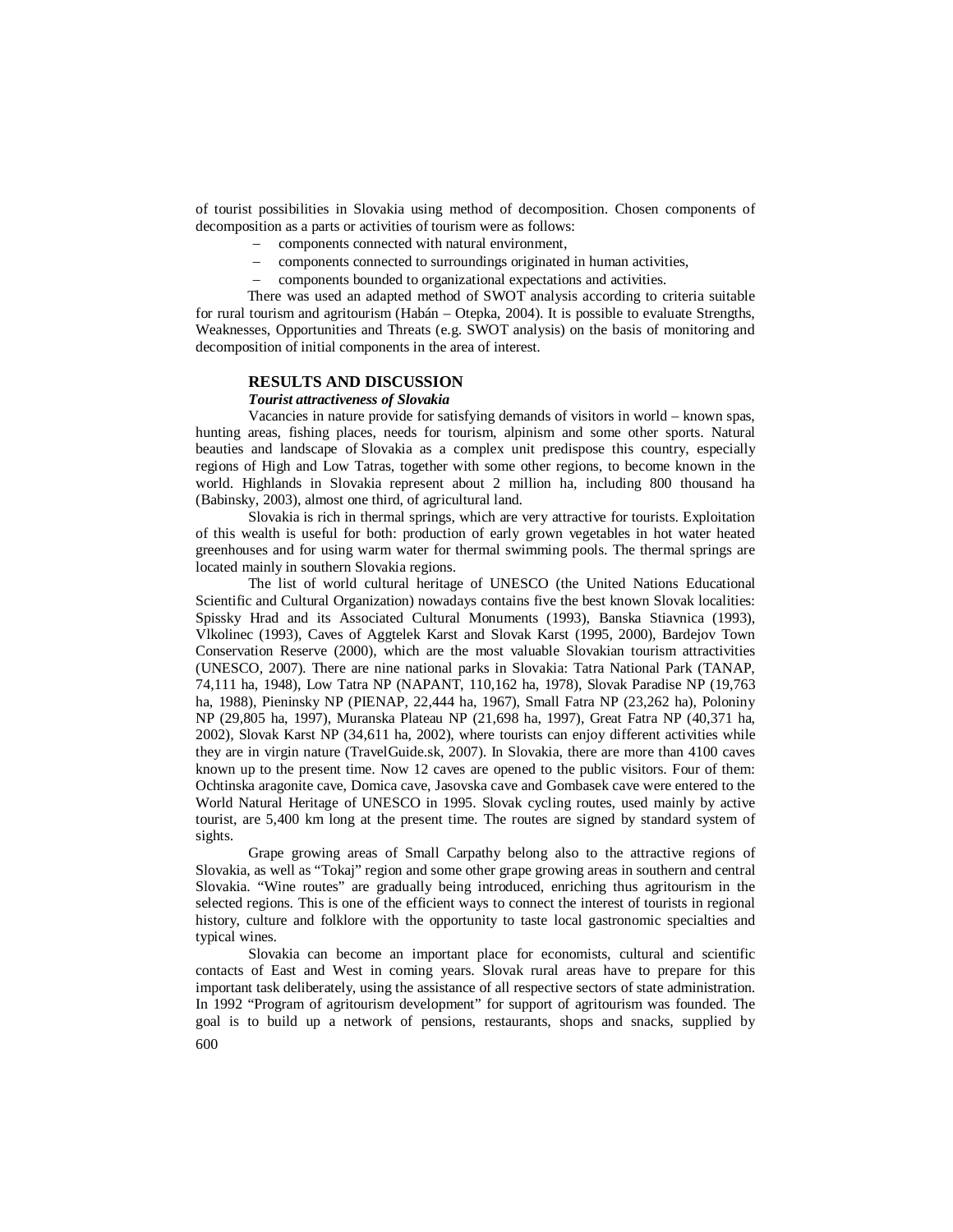agricultural enterprises with their own final products. The official statistics about tourism as a whole industry is not measured separately for rural tourism and agritourism. Our visitors usually are coming from: national guests (80%) and international ones (20%), mainly from Czech Republic, Germany, Poland, Hungary, Austria, Russia, USA, Ukraine, Italy, Holland, Great Britain, France, others.

# *Cultural routes*

There are already some Thematic routes joining the ideas of European cultural routes in Slovakia: CIO – Human Route, The Amber Trail, The King Matthew Kingdom, The Gothic Route, and Imperial – Royal Route "Magna Via", Iron Route, Czech Route and Russian Route. There are at least five Wine routes projected in Slovakia: Small Carpathian Vine Route, Nitra - Royal Vine Route, Hont Vine Route, Tokaj Vine Route and Vine Route of Zahorie. These projects are knotting on "European Vine Magistral". Each of them has different items from viticulture and viniculture, which are oriented to renew of a typical traditions in these regions for the benefit to the agritourism (Habán – Otepka, 2004).

#### *Agritourism*

The origin of agritourism in Europe dates back to the nineteenth century when the only form of accommodation in rural areas was offered mainly by farm holders. In the second half of the twentieth century, with a more widespread availability of private transport and generally greater amounts of leisure time, tourism grew to be one of the biggest and most significant global industries (Húska, 2003). Agritourism and recreation have matched and even exceeded tourism growth generally. Agritourism is successful because it shows the lifestyle of the people in the past, when they had strong contact with the nature and the environment, as they were working on the fields, harvesting crops and caring for animals. It represents a style of vacation in which the accommodation is offered on farms. It started with the aim to improve the life of farmers, especially in mountainous regions and in areas with a developing economy. Opportunities of introducing agritourism have been successful in keeping the residents of such regions at home, therefore preventing depopulation of the countryside and on the other hand the architectural heritage is preserved through the renovation of buildings, the regional cultural heritage is promoted and furthermore the income of farmers is improved.

Holiday on a farm can be very interesting especially for children, where they can feed and stroke the animals and monitor their behaviour. Children visiting the farms often have never seen a live swine, sheep, cow or a goat. It is a nice experience for them, when they can try to drive a tractor or a combine (controlled by an adult). Kids can climb on, in and over hay, or play hide-and-seek game in the barn area. Other children activities are for example, making potato stamps, leaf prints, bird refuges, hair wreaths from flowers, playing vegetable or animal bingo with cards, corn mazes and many other games.

Agritourism attractions and activities can take many forms:

- 1) direct sales, what includes selling the farm's products, agriculture-related, handmade gifts, souvenirs;
- 2) educational experience such as school tours, agricultural heritage exhibits, wine and food tasting, cooking and making preserves;
- 3) outdoor activities, for example cattle drive activities, horse riding, fishing, patch tours, sleigh or wagon rides, picnicking, wildlife viewing, hunting, sitting by the camp-fire, animal feeding, visiting or working in the milking house, cropping forest fruits, mushrooms and medical herbs, farming in the field, in vineyard, in orchard;
- 4) entertainment concerts or special events, harvest festivals, fairs, promotional events;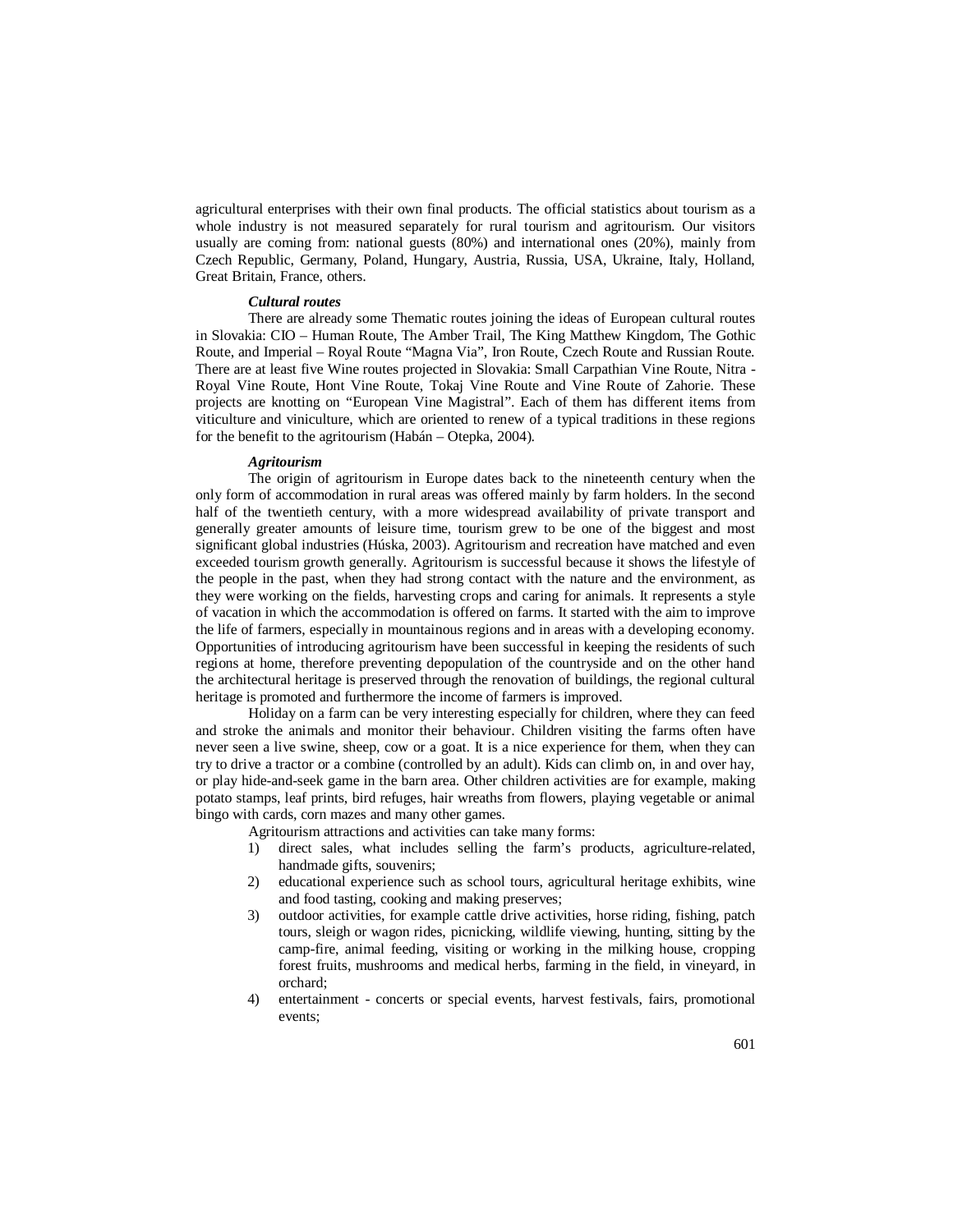5) handicrafts - tannery, lace-making, pottery, tile making, blacksmith, tinkery, basketry, wood carving, wooden single production and joinery.

### *Agritourism in Slovakia*

Slovakia has a relatively underdeveloped tourism industry, especially when we compare it with its neighbouring countries and competitors: Hungary, the Czech Republic, Austria and Poland. Total number of farms involved in rural tourism in Slovakia is about 62 (from that 42 in agritourism), while this proportion in Hungary is cca. 6800 and in the Czech Republic about 355-400. The Ministry of Economy for the Slovak Republic has elaborated the development plan - 'Tourism Development Strategy of the Slovak Republic until 2013', what seeks to address these problems. The country has both very large agricultural enterprises and numerous small ones, which are family owned. The number of the tourist farms has been increasing particularly, when the non-governmental associations were established to promote agri and rural tourism. Experiences and system of teaching and education in agritourism at Slovak University of Agriculture are described in Otepka et al. (2005) and an example of project in agritourism is published in Otepka – Habán (2006).

# *SWOT analysis*

SWOT analysis with the aim to determine the opportunities for agritourism and other related conditions to be created is designed as follows:

- *1. Strong points*
- geographical location
- attractive environment
- favourable infrastructure
- easily access by means of the nearby international roads
- relative closeness to Vienna and Budapest
- places of interest, both cultural and natural
- agricultural and sheep breeding tradition
- premises suitable for agritourism
- hardworking, friendly, hospitable people
- wide range of sport facilities
- *2. Weak points*
- low awareness of the opportunities for agritourism
- insufficient infrastructure for the purposes of tourism (accommodation facilities)
- shortage of finances and low accessibility of external resources necessary for building renovation for agritourism purposes
- insufficient promotion of the protected landscape
- low level of co-operation of inhabitants
- non-functioning public transport, except during working days
- indebtedness of companies dealing with agriculture

*3. Opportunities*

- large and unique agricultural settlements well suited for agritourism
- large number of farmers with private property
- possibility of getting subsidies from funds
- possibility of staff training
- chance to get information and experience from Austrian and Hungarian farms and mutual cooperation
- exploitation of expertise and experience from abroad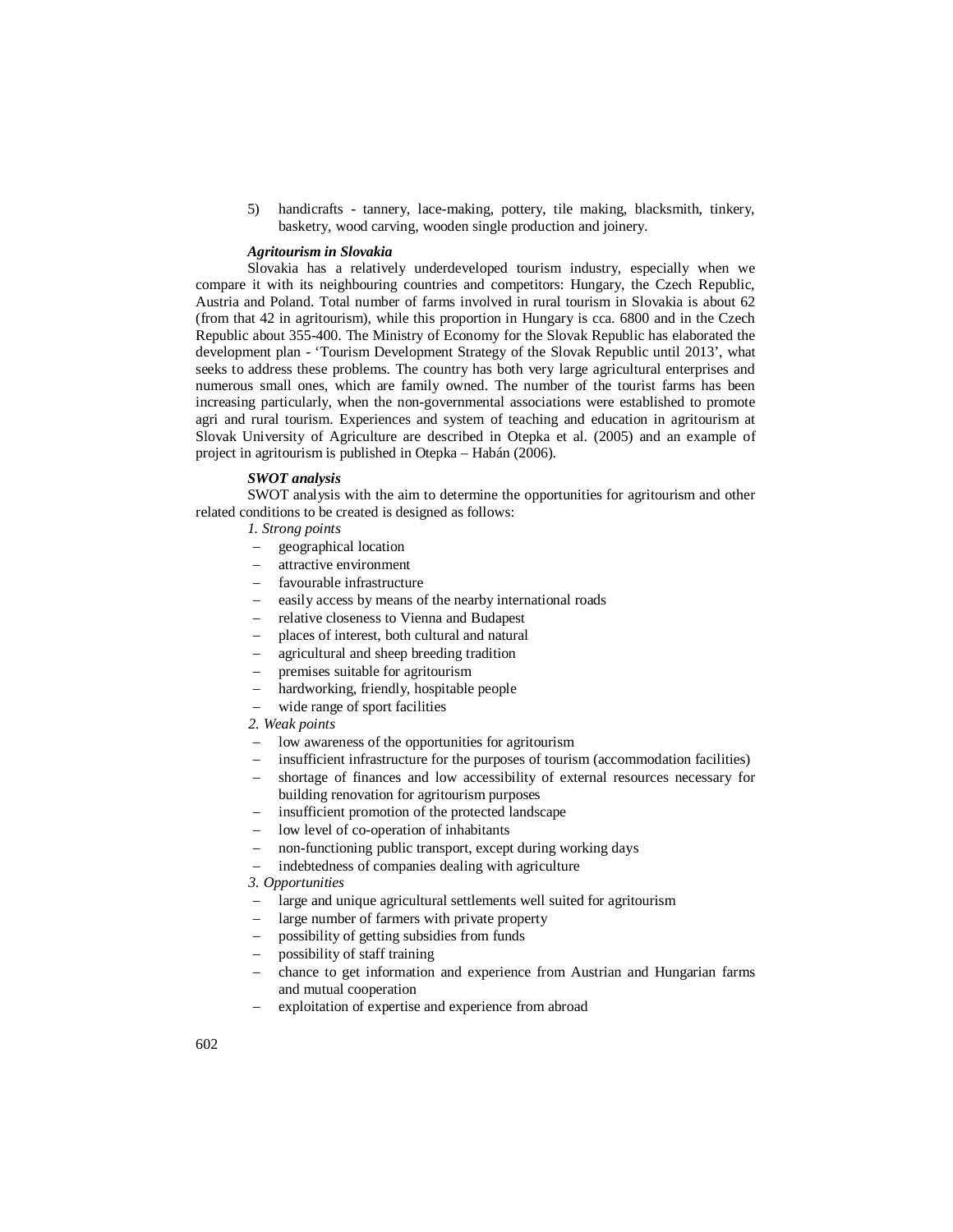possibility of utilization of the natural environment

 development of activities for the well-off clientele (e.g. horse riding, golf, etc.) *4. Threats*

- lack of interest on the side of governmental institutions
- low support of local authorities
- competition (other tourist places)
- impact of unemployment in some of the regions, lower standard of living

# *European Federation of Farm and Village Tourism (EUROGITES)*

The European Federation of Farm and Village Tourism represents professional and trade organizations responsible for rural tourism from 24 countries of Europe. The product goes from the rural bed-and-breakfast, self-catering in farms or private homes, up to small rural hotels and guesthouses. EUROGITES has been contributing to special satellite studies and statistics about this sector since 2004 within the WTO. This federation takes part in the European Congress on Rural Tourism, which next year will take place in Hungary. It organizes also in Spain next year a symposium on new trends and challenges for rural tourism with intention to bring together public authorities related with rural development and tourism and interested individual professionals to discuss these trends and challenges. The EUROGITES Catalogue, what presents the offers for rural tourism is issued yearly. In this catalogue are included the most representative agritourism farms in the European rural tourism network. EUROGITES announces every year a week, under the name of the European Action Eco Agro Tourism Week. In this week various events and programmes are organized in the member countries and the objective of this event is to make the rural tourism more visible and to fully establish it among other forms of tourism (www.eurogites.org).

The main tasks and activities of the EUROGITES are:

- to increase the market share of the rural tourism on the tourism market
- to support a better informs in the sphere of rural tourism
- to promote the rural tourism and gain new customers
- to create information and communication network amongst the member organizations
- to organize professional and vocational trainings
- to access to the member web pages through the site www.eurogites.org what will be extended into a full-scale professional portal.

#### *Slovak Association for Rural Tourism and Agritourism (SARTA)*

The Slovak Association for Rural Tourism and Agritourism (SARTA), which exists from 1993, has recently about 200 members from all over the Slovakia. The members are private persons, agricultural enterprises, farmers, and legal organizations. Executive committee has 13 members. Main activities are consult and advisory services, presentation of members, catalogues, etc. SARTA has already prepared a "quality grading accommodation services", which can be used in agritourism pensions. It is a guarantee for maintaining high quality pensions and all offered services included. According to Žák et al. (2003) the grading system in Slovakian agritourism is based on the Regulation of the Ministry of Economy No. 419/2001, where are a minimal standards for quality of accommodation services marked from minimum one (\*) up to maximum five stars (\*\*\*\*\*) (www.agroturist.sk).

- The main activities of the association are:
- consult and advisory services
- to identify and promote the rural tourist potential